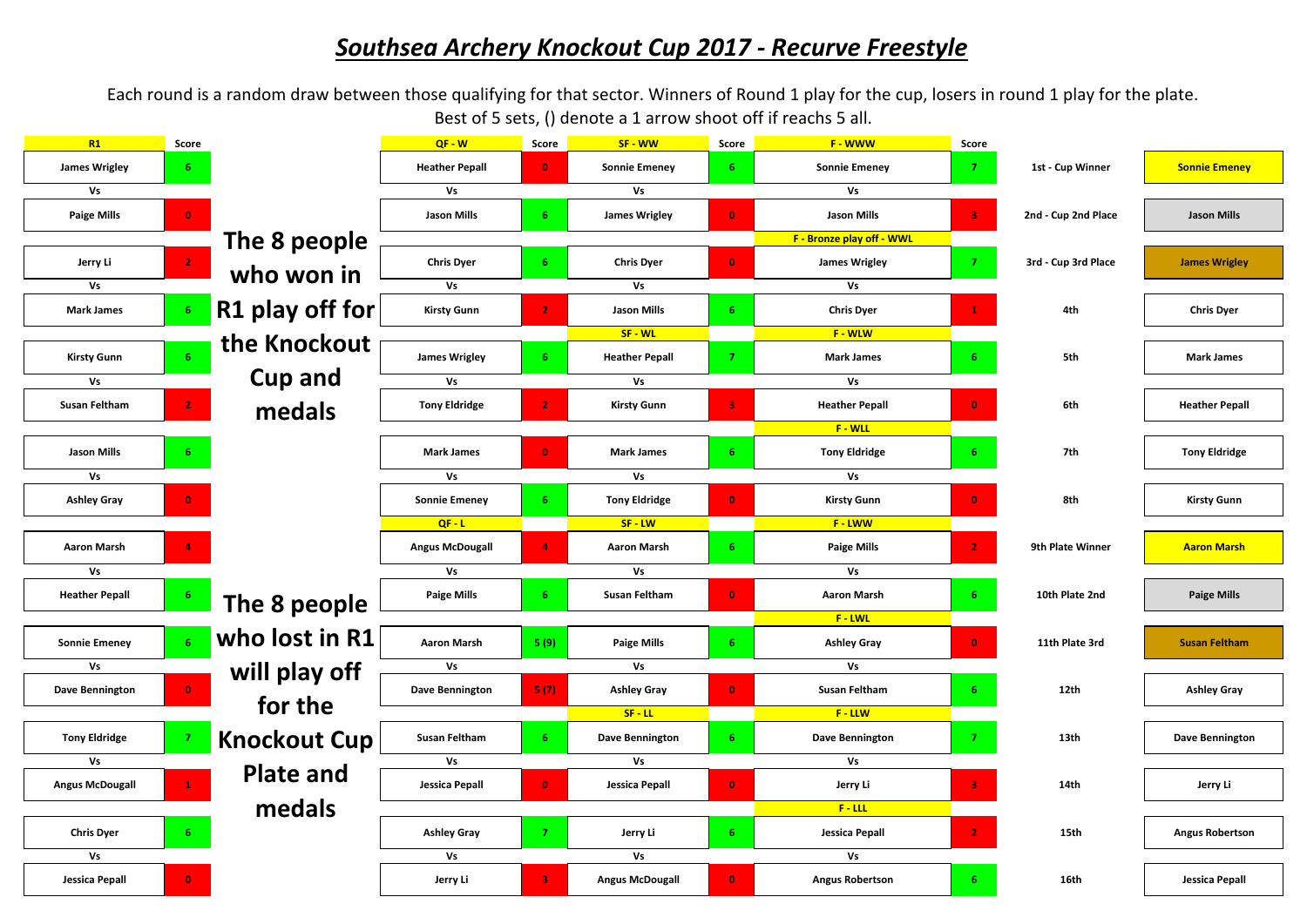## **Southsea Archery Cup - 2017 - Barebow**

**Archers play each other in round robin format. People in groups randomly selected. Scores are shown as first number is the row person score, second the column person. Best from each group goes to Gold Medal Match, runners up into Bronze medal match and so on for other placings.**

|                     | Emily<br>Sulma | Jenny Leach  | Graham<br>Wheatley | Graham<br><b>Drury</b> | <b>W-L Record</b> | Rank | <b>Gold Medal Match</b>   |   |  |     |                        |
|---------------------|----------------|--------------|--------------------|------------------------|-------------------|------|---------------------------|---|--|-----|------------------------|
| <b>Emily Sulma</b>  | $\mathbf{x}$   | $2 - 6$      | $0 - 6$            | $0 - 6$                | $0 - 3$           | 4th  | 0<br>Jenny Leach          |   |  | 1st | <b>Calum Blackwood</b> |
| Jenny Leach         | $6 - 2$        | $\mathbf{x}$ | $6-0$              | $6-4$                  | $3-0$             | 1st  | Calum Blackwood<br>6      |   |  | 2nd | Jenny Leach            |
| Graham<br>Wheatley  | $6-0$          | $0 - 6$      | $\mathbf{x}$       | $3 - 7$                | $1 - 2$           | 3rd  | <b>Bronze Medal Match</b> |   |  | 3rd | <b>Kayley Pepall</b>   |
| <b>Graham Drury</b> | $6-0$          | $4 - 6$      | $7 - 3$            | $\mathbf{x}$           | $2 - 1$           | 2nd  | <b>Graham Drury</b>       | 0 |  | 4th | <b>Graham Drury</b>    |

|                           | Katie        | <b>Kayley</b><br>Pepall | Jennie Gray   Zoe Zanre |                           | Calum<br><b>Blackwood</b> | <b>W-L Record</b> | Rank | 5/6th Playoff               |             | 6th | Katie               |
|---------------------------|--------------|-------------------------|-------------------------|---------------------------|---------------------------|-------------------|------|-----------------------------|-------------|-----|---------------------|
| Katie                     | $\mathbf{x}$ | $0-6$                   | $6-4$                   | $6 - 2$                   | $0-6$                     | $2 - 2$           | 3rd  | 6<br><b>Graham Wheatley</b> |             | 7th | Jennie Gray         |
| <b>Kayley Pepall</b>      | $6-0$        | $\overline{\mathbf{X}}$ | $6-4$                   | $6-0$                     | $3 - 7$                   | $3 - 1$           | 2nd  | Katie                       | $\mathbf 0$ | 8th | <b>Emilyt Sulma</b> |
| Jennie Gray               | $4-6$        | $4-6$                   | $\mathbf{x}$            | $7-1$                     | $0 - 6$                   | $1 - 3$           | 4th  | 7/8th Playoff               |             | 9th | Zoe Zanre           |
| Zoe Zanre                 | $2 - 6$      | $0-6$                   | $1 - 7$                 | $\boldsymbol{\mathsf{x}}$ | $0 - 6$                   | $0 - 4$           | 5th  | <b>Emily Sulma</b>          | 0           |     |                     |
| Calum<br><b>Blackwood</b> | $6-0$        | $7 - 3$                 | $6-0$                   | $6-0$                     | $\mathbf{X}$              | 4-0               | 1st  | Jennie Gray                 | 6           |     |                     |

| <b>W-L Record</b>         | Rank              |      | <b>Gold Medal Match</b> |                           |             |     |                        |
|---------------------------|-------------------|------|-------------------------|---------------------------|-------------|-----|------------------------|
| $0 - 3$                   | 4th               |      |                         | <b>Jenny Leach</b>        | $\mathbf 0$ | 1st | <b>Calum Blackwood</b> |
| $3-0$                     | 1st               |      |                         | <b>Calum Blackwood</b>    | 6           | 2nd | <b>Jenny Leach</b>     |
| $1 - 2$                   | 3rd               |      |                         | <b>Bronze Medal Match</b> |             | 3rd | <b>Kayley Pepall</b>   |
| $2 - 1$                   | 2nd               |      |                         | <b>Graham Drury</b>       | $\mathbf 0$ | 4th | <b>Graham Drury</b>    |
|                           |                   |      |                         | <b>Kayley Pepall</b>      | 6           | 5th | <b>Graham Wheatley</b> |
| Calum<br><b>Blackwood</b> | <b>W-L Record</b> | Rank |                         | 5/6th Playoff             |             | 6th | <b>Katie</b>           |
| $0 - 6$                   | $2 - 2$           | 3rd  |                         | <b>Graham Wheatley</b>    | 6           | 7th | Jennie Gray            |
| $3 - 7$                   | $3 - 1$           | 2nd  |                         | <b>Katie</b>              | $\mathbf 0$ | 8th | <b>Emilyt Sulma</b>    |
| $0-6$                     | $1 - 3$           | 4th  |                         | 7/8th Playoff             |             | 9th | Zoe Zanre              |
| $0 - 6$                   | $0 - 4$           | 5th  |                         | <b>Emily Sulma</b>        | 0           |     |                        |
|                           |                   |      |                         |                           |             |     |                        |